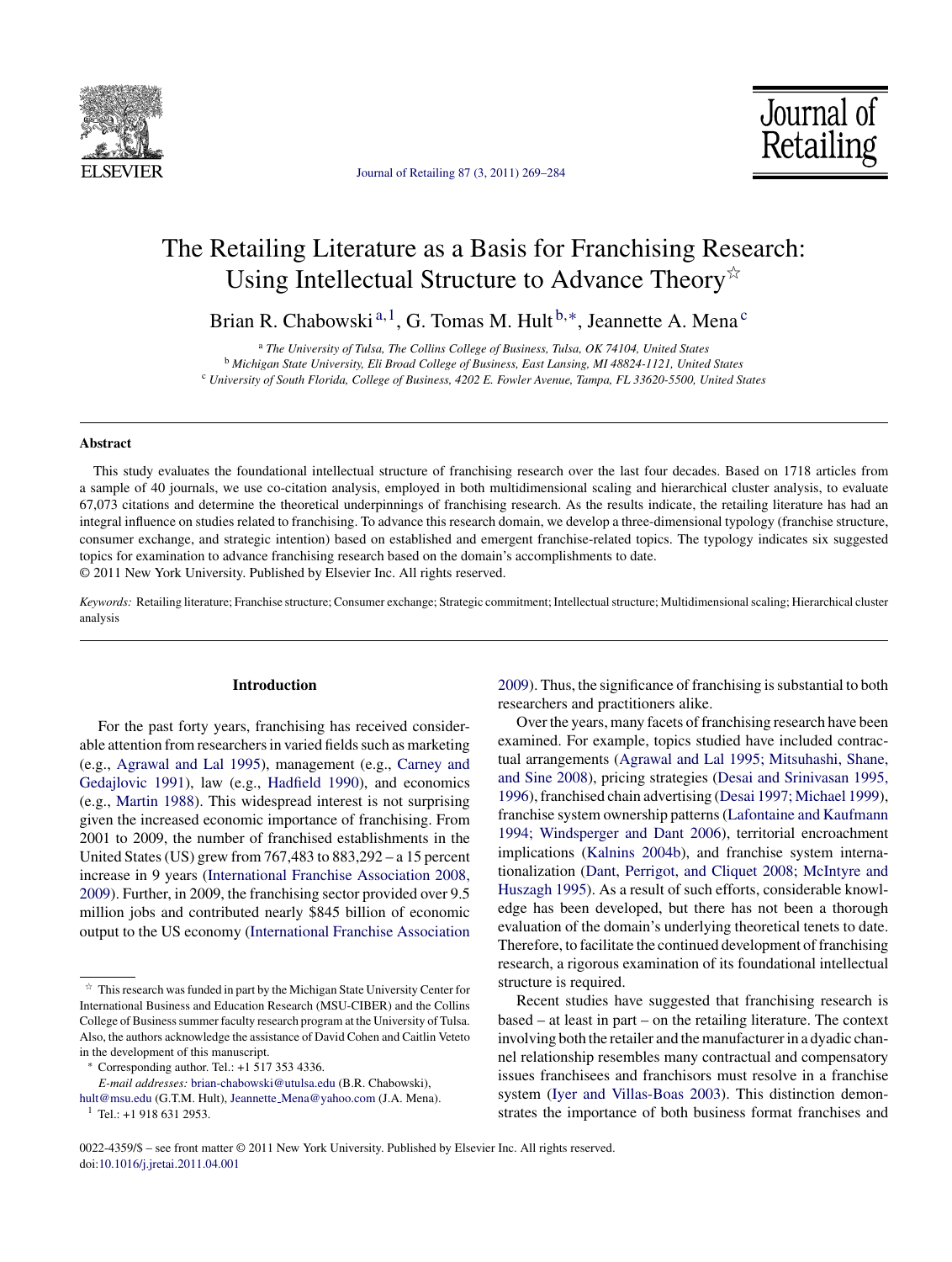product or trade name franchises [\(Combs, Ketchen, and Hoover](#page--1-0) [2004\).](#page--1-0) By relating the franchising concept to the distribution of both intellectual property forms, this approach is a clear indication of the interrelated nature of franchising and retailing research. Based on this, it is expected that an intellectual structure evaluation of franchising includes influences from the retailing literature.

Still, even if an assessment of the most influential works in franchising research resembles some facets of the retailing literature, this nonetheless provides a substantive premise to develop future research [\(Kuhn 1996; Yadav 2010\).](#page--1-0) Based on the bibliometric analysis of co-citation data (e.g., [Acedo, Barroso, and](#page--1-0) [Galan 2006; Ramos-Rodríguez and Ruíz-Navarro 2004; Schildt,](#page--1-0) [Zahra, and Sillanpää 2006\),](#page--1-0) this approach enables scholars to perform research on the influential topics in franchising with an increased quantitative sophistication to supplement commonlybased qualitative reviews. Such quantitative examination allows for a better understanding of the theoretical bridges that can be built between intellectual topics. In addition, the identification of missing or understudied theoretical foundations can help advance the franchising research in ways not fully explored to date.

Previous franchising and retailing research has used many techniques to synthesize its empirical and theoretical domains, identify state-of-the art research, and suggest avenues for future research (e.g., [Brown and Dant 2008; Combs, Michael, and](#page--1-0) [Castrogiovanni 2004; Dant 2008; Elango and Fried 1997; Fulop](#page--1-0) [and Forward 1997\).](#page--1-0) Recent studies have expanded the domain of franchising into the entrepreneurship and social venture literatures [\(Kaufmann and Dant 1999; Tracey and Jarvis 2007\).](#page--1-0) Though this is integral for the widespread examination of franchising, an overriding imperative is to synthesize the fundamental tenets of franchising research and establish a research agenda requiring future investigation.

As a significant step toward this goal, our analysis contributes to the advancement of franchising research by applying bibliometric principles to investigate the interrelationships of its most influential research topics ([Dant and Brown 2009; Garfield 1979;](#page--1-0) [McCain 1990; Small 1980\).](#page--1-0) The complexity and rigor of this analysis is considerable given the four decades of longitudinal data used. Specifically, this study provides three essential contributions. First, the intellectual structure of the franchising domain is established. Second, important emergent research trends are discussed to indicate the dynamism of the franchising topic. Third, a typology is advanced which integrates the established and emergent themes in franchising research and provides suggestions for the domain's future development.

Aligning with the focus of this special issue, we view franchising research as examining the different aspects of franchise systems throughout their evolution. Based on this perspective, there are many factors driving a franchise system. Branding [\(Ailawadi and Harlam 2004; Barthélemy 2008; Stern 1967\),](#page--1-0) distribution [\(Day and Wensley 1983; Hunt 1972; Srinivasan](#page--1-0) [2006\),](#page--1-0) and contractual ownership [\(Caves and Murphy 1976;](#page--1-0) [Windsperger and Dant 2006\) a](#page--1-0)re among the leading topics examining this domain. We draw from these distinct perspectives to develop a framework specific to franchising for subsequent studies. Next, we discuss social network theory as our theoretical basis for the intellectual structure analyses. Then, we introduce multidimensional scaling (MDS) and hierarchical cluster analysis (HCA) as the co-citation methods used. Subsequently, the study's results are presented. Finally, a discussion section with suggested research directions is included.

## **Social network theory**

According to social network theory, an intellectual structure is a specific type of network in which influential works such as articles and books are tied to one another by the co-citations made in published research (e.g., [Kuhn 1996\).](#page--1-0) In this context, network analysis focuses on the patterns of such ties [\(Tichy,](#page--1-0) [Tushman, and Fombrun 1979\)](#page--1-0) to identify network subgroups, and ultimately, to infer future developments within a network based on recent trends and research traditions (e.g., [Borgatti](#page--1-0) [et al. 2009\).](#page--1-0)

The identification of network subgroups can be achieved with relational models delineating relationship intensity among influential works [\(Burt 1980\).](#page--1-0) This intensity is represented by the number of times a work is cited along with another influential work in the same study. By focusing on the intensity of cohesive citation relationships in a set of articles and books, relational models are valuable for locating specific research themes (e.g., [Marsden and Friedkin 1993\).](#page--1-0) Such topics are regions of the network composed of influential works more closely connected to one another than to the rest of the network [\(Scott 2000; Tichy,](#page--1-0) [Tushman, and Fombrun 1979\).](#page--1-0) Thus, more co-citations between two influential works indicate a more intense relationship. This, in turn, signals a similarity of research relationships. As such, these intellectual topics cover a particular stream of research and are distinct from other content areas in the same overall research network (cf. [Pieters et al. 1999\).](#page--1-0)

Since networks are not static but instead are continually in a state of change [\(Carley 1999\),](#page--1-0) the composition of the research topics is likely to shift over time. Such a dynamic change reflects the need to study the influence of works in franchising research longitudinally to examine their impact on the development of the field. After such analysis, future research directions can be identified based on the theoretical foundations used in previous research and recent trends related to these established research traditions.

### **Method**

We evaluated 67,073 citations (7688 in 1970s–1980s; 18,492 in 1990s; and 40,893 in 2000s) from 1718 franchising-related articles (337 in 1970s–1980s; 474 in 1990s; and 907 in 2000s) in 40 academic journals identified as relevant to franchising research (see [Table 1\).](#page--1-0) The duration of our analysis covers the 1970–2008 timeframe. Similar to other bibliometric analyses, we divided the data into distinct periods (1970s–1980s, 1990s, and 2000s) to provide sufficient depth in each timeframe and maintain the applicability of our longitudinal evaluation.

Based on precedent in other business-related disciplines such as strategy ([Ramos-Rodríguez and Ruíz-Navarro 2004\),](#page--1-0) logis-